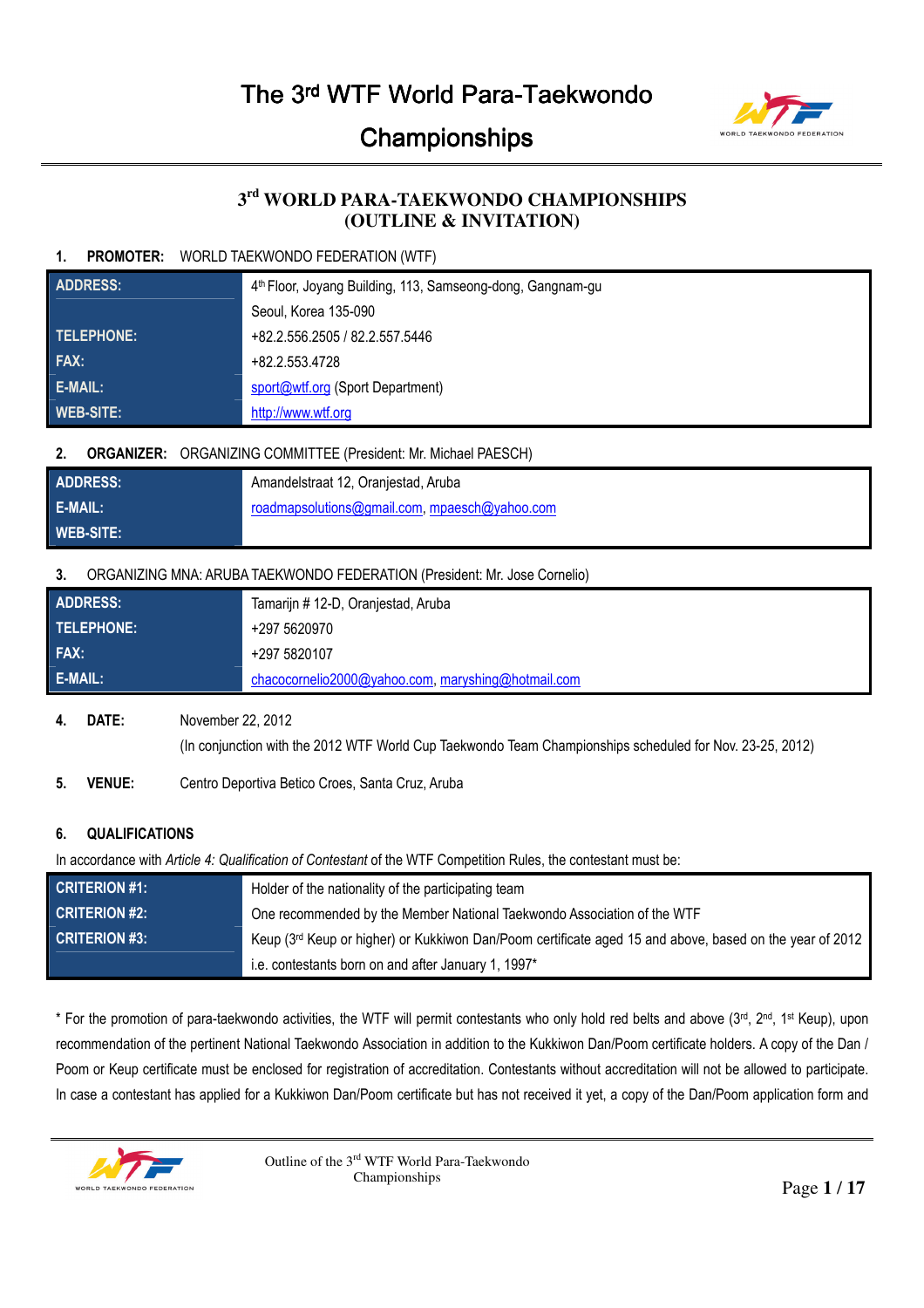

the remittance certificate sent to the Kukkiwon must be enclosed when registering for accreditation. Please refer to the Kukkiwon Web site (www.kukkiwon.or.kr) for more information.

\*\* GAL (Global Athlete License) is not a mandatory requirement.

### **7. COMPETITION RULES**

The WTF Competition Rules shall apply, with two major modifications. Please refer to the following modifications to the WTF Competition Rules:

## **i. MODIFICATION #1:**

The four (4) classifications described above will be combined into two (2) classifications. Therefore, contestants will be classified as follows:

| <b>CLASSIFICATION A5-6: Amputation above Elbow(s)</b> |                                            |
|-------------------------------------------------------|--------------------------------------------|
| A5: Amputation of both limbs above the elbows         | A6: Amputation of one limb above the elbow |

| <b>CLASSIFICATION A7-8: Amputation below Elbow(s)</b> |                                            |
|-------------------------------------------------------|--------------------------------------------|
| A7: Amputation of both limbs below the elbows         | A8: Amputation of one limb below the elbow |

### **ii. MODIFICATION #2 (SAFETY RULES):**

- A. Attack on the head is prohibited. The referee will penalize the athlete for this case.
- B. Duration of contest will be 1-minute three rounds with one minute break between rounds.
- C. The referee can decide the winner by RSC (Referee Stop Contest) in case of significant difference of competing ability between two athletes.
- D. Weight division may be modified as per section 8 below.

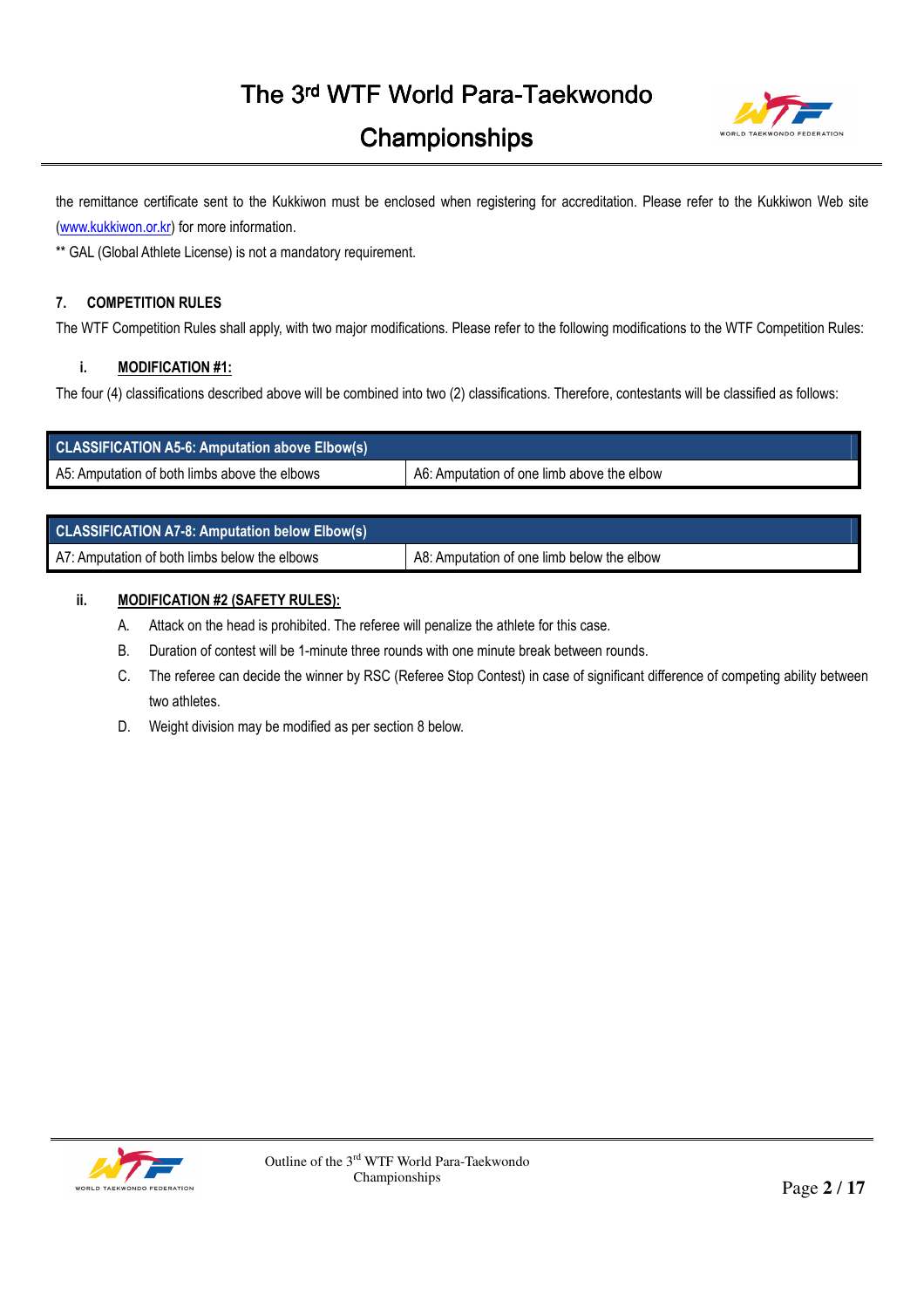# The 3rd WTF World Para-Taekwondo



# **Championships**



The classifications of A5, A6, A7, and A8 are IPC-designated classifications. The WTF Medical Committee Chairman shall be the official classifier for the WTF Para-Taekwondo Championships.

### **8. METHOD OF COMPETITION**

A single elimination tournament system shall apply.

### **9. WEIGHT DIVISIONS**

The Olympic weight divisions shall apply as follows:

| <b>MEN</b>                     | <b>WOMEN</b>                   |
|--------------------------------|--------------------------------|
| Not exceeding 58kg             | Not exceeding 49kg             |
| Over 58kg & not exceeding 68kg | Over 49kg & not exceeding 57kg |



Outline of the  $3^{\text{rd}}$  WTF World Para-Taekwondo<br>Championships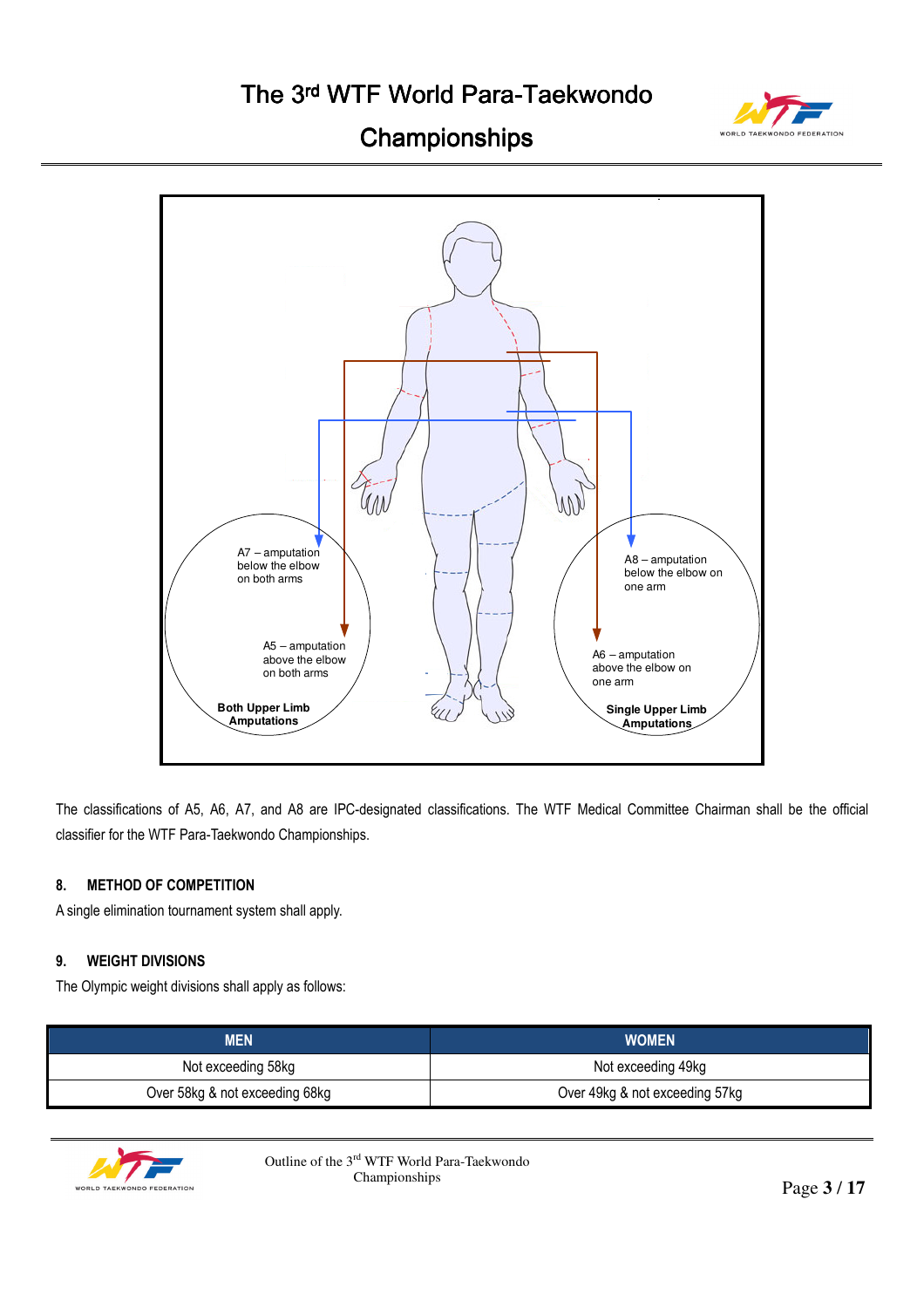# The 3rd WTF World Para-Taekwondo



# **Championships**

| Over 68kg & not exceeding 80kg | Over 57kg & not exceeding 67kg |
|--------------------------------|--------------------------------|
| Over 80kg                      | Over 67kg                      |

\* Weight divisions may be adjusted according to the number of participating athletes per each division.

#### **10. TEAM ENTRIES**

| <b>TEAM POSITION</b> | <b>MALE TEAM</b> | <b>FEMALE TEAM</b> |
|----------------------|------------------|--------------------|
| <b>HEAD OF TEAM:</b> |                  |                    |
| <b>MANAGER:</b>      |                  |                    |
| COACH:               |                  |                    |
| TRAINER:             |                  |                    |
| TEAM DOCTOR:         |                  |                    |
| CONTESTANTS:         | 16               | 16                 |

**\*** Every national taekwondo association is permitted to enter no more than two (2) contestants per weight division per classification. Therefore, the maximum number of entries per national taekwondo association is:

**Weight Divisions (8) x Classifications (2) X Maximum number of athletes (2) = 32** 

### **11. CLASSIFICATION OF RESULTS**

#### i. Individual Awards

Medals and diplomas will be awarded to the top four athletes, including two bronze medallists, in the respective classifications and weight divisions of the pertinent championships. All participants will receive certificates of participation from the organizing committee:

| 1 <sup>st</sup> PLACE: | GOLD MEDAL & DIPLOMA   |
|------------------------|------------------------|
| 2 <sup>nd</sup> PLACE: | SILVER MEDAL & DIPLOMA |
| 3rd PLACE:             | BRONZE MEDAL & DIPLOMA |
|                        | BRONZE MEDAL & DIPLOMA |

#### ii. Team Awards

Based on the point system below, the top five (5) teams of the Men's division and the top five (5) teams of the Women's division will receive trophies:

| <b>RATIONALE</b>                                       | <b>NO. OF POINTS AWARDED</b> |
|--------------------------------------------------------|------------------------------|
| For every contestant who passed the official weigh-in: |                              |
| For every win (including byes):                        |                              |



Outline of the 3<sup>rd</sup> WTF World Para-Taekwondo<br>Championships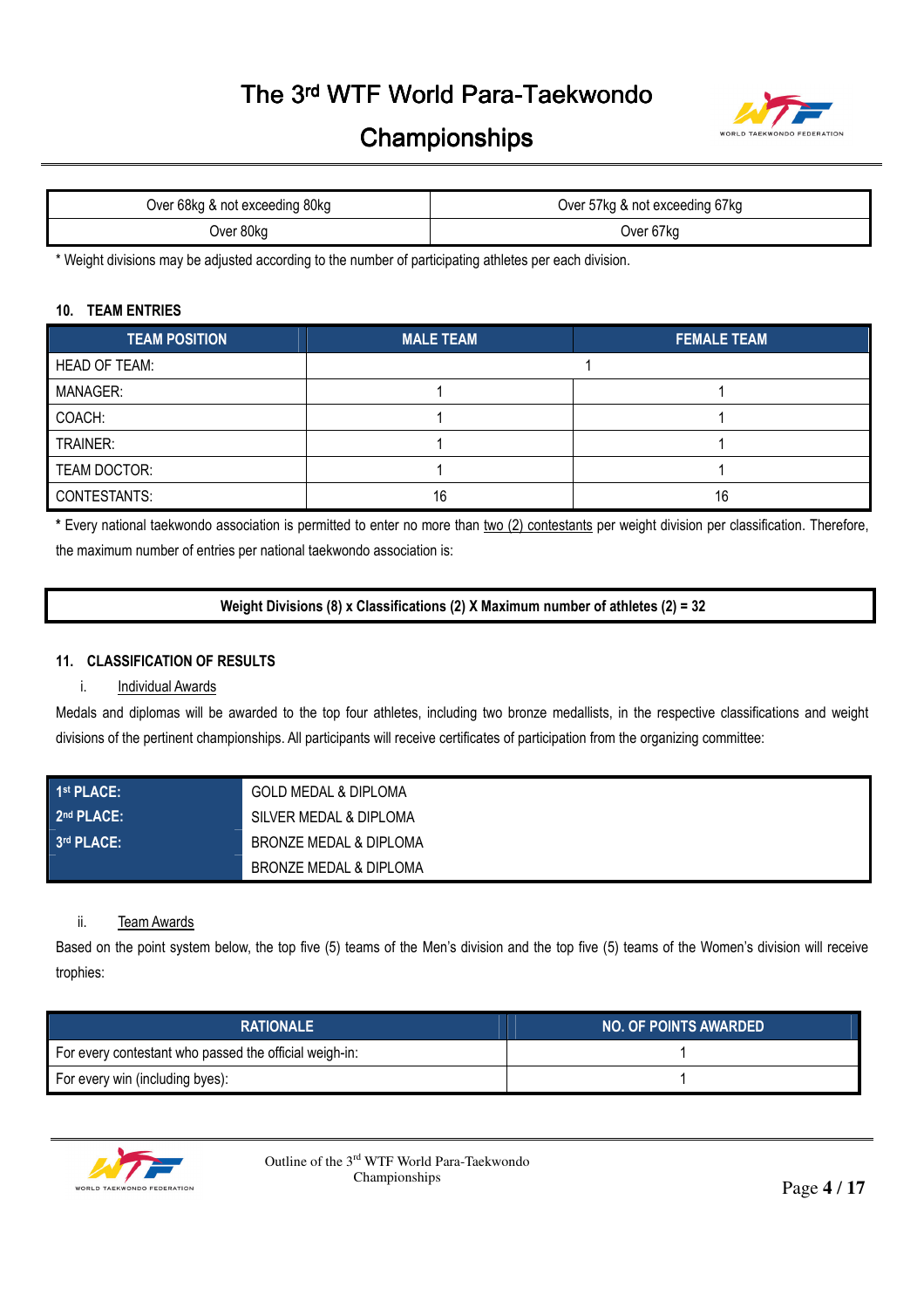

| For every Gold Medal:   |  |
|-------------------------|--|
| For every Silver Medal: |  |
| For every Bronze Medal: |  |

### **12. CONDITIONS FOR PARTICIPATION**

i. Airfares and accommodation

Participating national taekwondo associations are required to pay for their own roundtrip airfare and accommodation of room and board.

### **13. INTERNATIONAL REFEREES**

Thirty (30) International Referees will be appointed by the WTF. The referees will also officiate at the 2012 WTF World Cup Taekwondo Team Championships scheduled for November 23-25, 2012. The following conditions shall apply:

- i. International Referees are required to pay for their own roundtrip airfares.
- ii. The Organizing Committee shall pay for the expenses for three (8) nights' stay of room and board.
	- **Check-in: November 18, 2012 (Sunday) / Check-out: November 26, 2012 (Monday)**
- iii. The Organizing Committee shall pay a per diem of US\$100 to the International Referees who will officiate at WTF Para-Taekwondo Championships and WTF World Cup Team Championships for total four competition days (US\$400).

## **14. TECHNICAL DELEGATE AND COMPETITION SUPERVISORY BOARD**

The WTF will appoint the Technical Delegate (TD) and the members of the Competition Supervisory Board (CSB). The following conditions shall apply:

- i. The Organizing Committee shall pay for the expenses of room and board for the Technical Delegate and for five (5) nights' stay (Check-in: November 18 / Check-out: November 23) and the Competition Supervisory Board members for three (3) nights' stay (Check-in: November 20 / Check-out: Check-out: November 23).
- ii. The Organizing Committee shall pay a per diem of US\$100 to the Technical Delegate and the members of the Competition Supervisory Board for the one-day WTF Para-Taekwondo Championships (US\$100).

## **15. WTF-RECOGNIZED TAEKWONDO UNIFORM (***DOBOK***) AND PROTECTIVE EQUIPMENT**

- i. Participating contestants are required to wear WTF-recognized *doboks* and WTF-recognized protective equipment. The updated list of WTF-recognized products can be found at the WTF website (http://www.wtf.org/wtf\_eng/site/about\_wtf/recognized.html).
- ii. The Organizing Committee will provide head protector and Protector and Scoring System to the participating contestants. Participating contestants are required to bring along their own groin guards, mouthpieces, gloves, shin and forearm guards and sensing socks for their personal use.
- iii. Before entering the field of play, all contestants will proceed to the inspection desk for inspection of their *doboks* and protective equipment. Any contestant who wears unofficial *doboks* or protective equipment will not be permitted to compete.

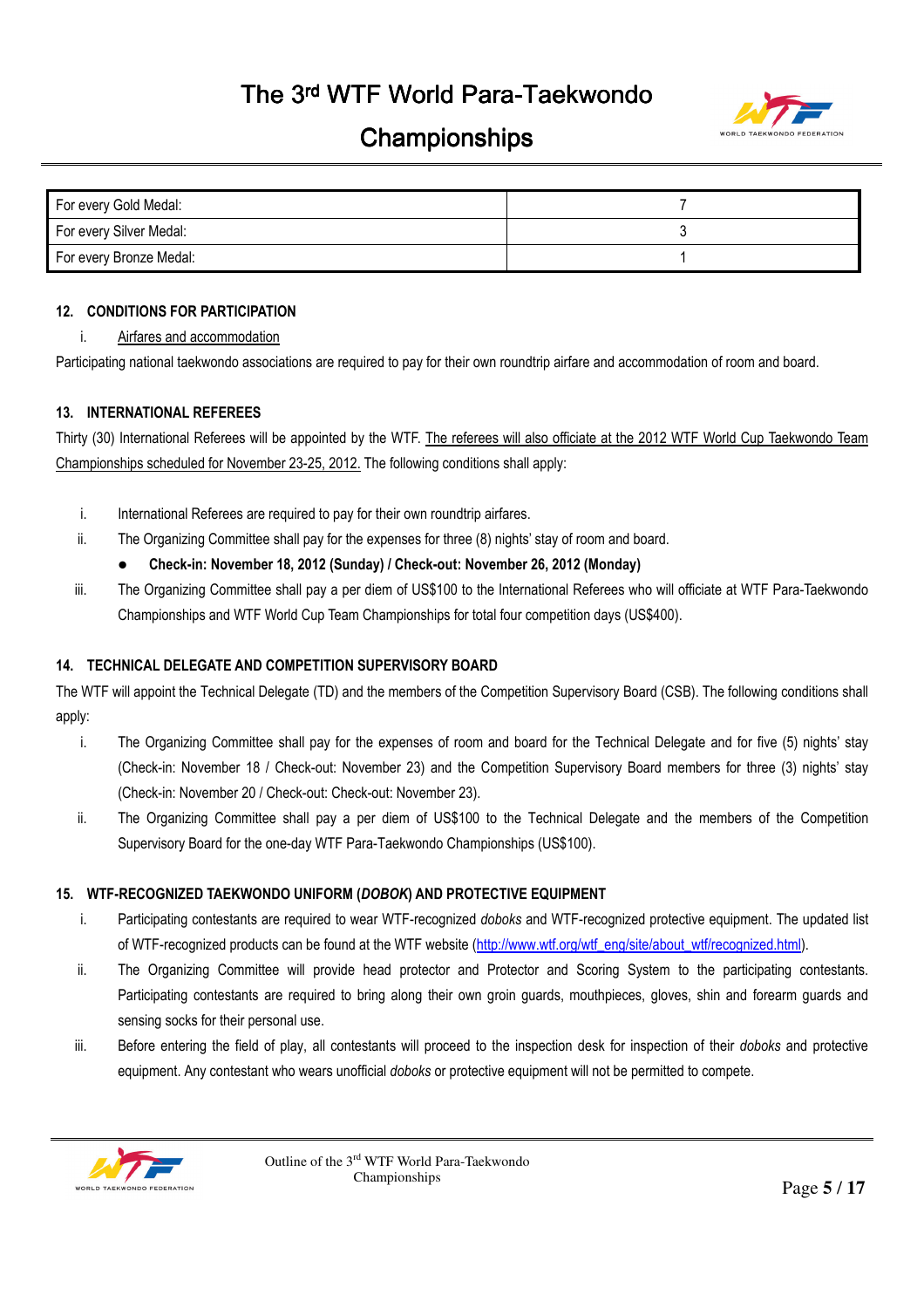

### **16. MEDICAL CONTROL**

- i. The WTF Anti-Doping Rules, and where necessary the Code of the World Anti-Doping Agency, shall apply throughout the competitions.
- ii. The WTF or any other anti-doping organization authorized by the WTF may carry out random out-of-competition doping tests prior to the championships.

### **17. WEIGH-IN**

- i. Weigh-in for contestants of all weight divisions and classifications shall be completed one (1) day before the championships. Therefore, the weigh-in for the WTF Para-Taekwondo Championships will be held on November 21, 2012.
- ii. During the weigh-in, male contestants shall wear underpants and female contestants shall wear underpants and brassieres. Contestants may also choose to conduct the weigh-in without any clothing on.

### **18. HEAD OF TEAM MEETING & DRAWING OF LOTS SESSION**

- i. The head of team meeting and the drawing of lots session shall be conducted one (1) day prior to the start of the championships that is November 21, 2012, in the presence of the WTF officials and the representatives of the participating nations. Method of drawing of lots shall be decided by the WTF Technical Delegate.
- ii. Depending on the decision of the Technical Delegate, WTF officials or Organizing Committee volunteers could be designated to draw lots on behalf of the officials of the participating nations that have sent their entries but are not present at the time of the lot drawing session.

### **19. INDEMNITIES**

- i. The respective national taekwondo associations shall be responsible for ensuring that their participants have validly completed and signed the official participation forms, thus indemnifying the organizers, its officials and other contestants from any claims of injuries, losses, fatalities or any other type of damages arising in the course of participation in the championships or any activities thereto.
- ii. The respective national taekwondo associations shall be responsible for ensuring that all officials and participants of their teams are covered with effective insurance.
- iii. Participants without proper participation entry forms and effective insurance coverage will not be allowed to compete at the championships.
- iv. The Organizing Committee will acquire general insurance, at its own expenses, for all the participants of the championships, including but not limited to officials, contestants, staff and spectators, in the event of any injury or damages that may arise during the course of the championships.

### **20. NATIONAL FLAG AND ANTHEM**

Every participating national taekwondo association is required to bring along the following items for use at the Opening and/or Closing ceremonies:

i. Two (2) IOC-recognized national flags for the countries with the IOC-recognized NOCs / national flags, if any, for the WTF member

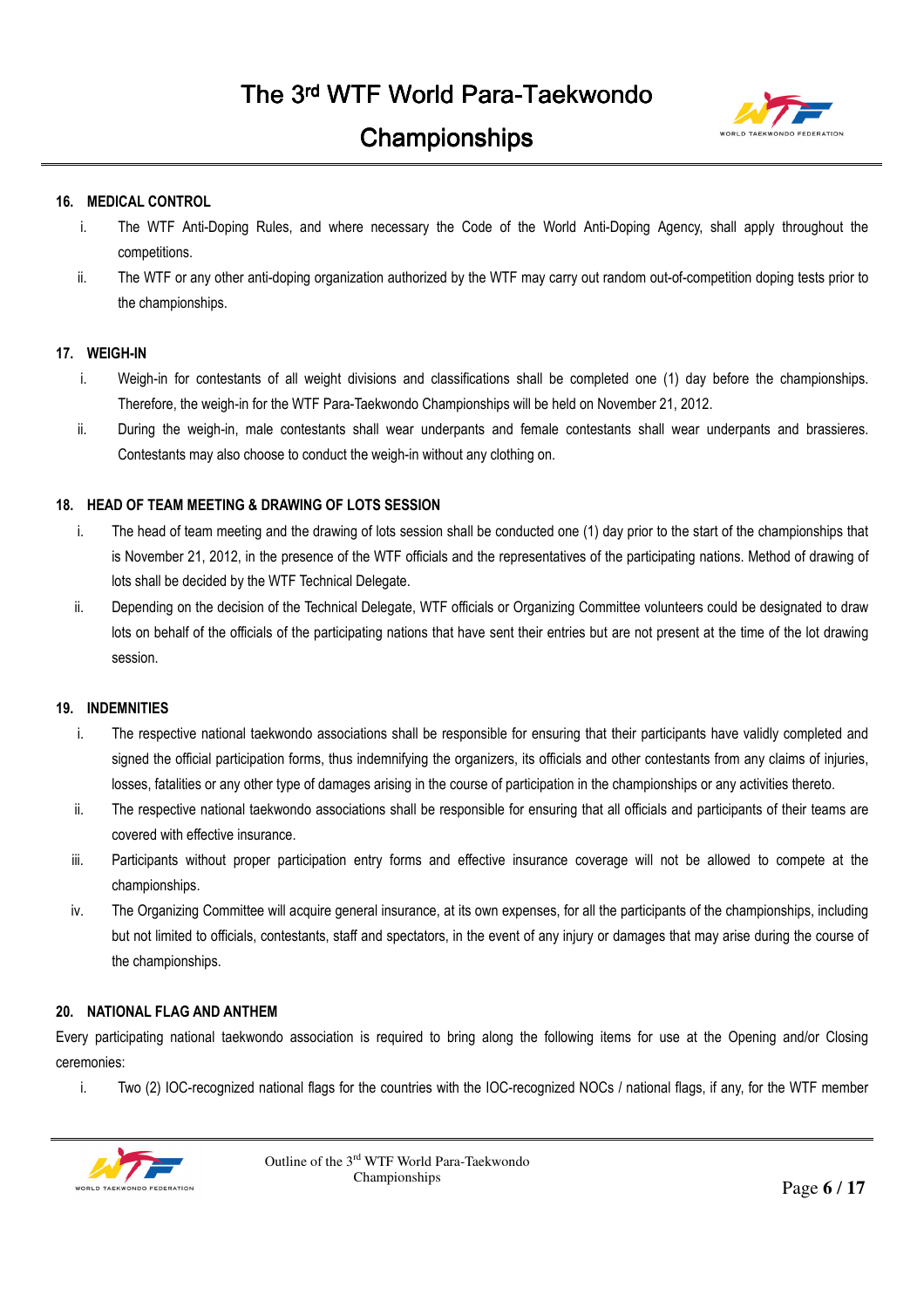

national associations without the IOC-recognized NOCs

- Size: 90cm x 130cm
- ii. Cassette tape or CD of the pertinent IOC-recognized national anthem

### **21. CLOSING DATE FOR ENTRIES**

Full entry forms (Appendix 1-1 ~ 1-7) should be submitted to the WTF and the Organizing Committee by **October 20, 2012.** Verification of the athlete's eligibility (Appendix 1-4) should be finished **before the entry deadline**.

### **22. Local Transportation**

Airfares and cost for other transport than local transportation should be paid by the national teams. Local transportation from and to the airport, hotels and competition venue in Santa Cruz, Aruba will be provided by the Organizing Committee to the athletes and officials who sent their flight schedules to the Organizing Committee and booked their rooms at the official hotel designated by the Organizing Committee within the pertinent deadline. National teams are requested to fill out the attached forms and send them back to the Organizing Committee by no later than **October 20, 2012.**

#### **23. Visa**

All entry visas into Aruba are dealt with on a case-by-case basis and the outcome is dependent upon the information supplied by the applicants. Participating teams should ensure that they are aware of the entry visa obtaining process and apply for visa in advance. To receive the OC invitation for visa application, participating teams should send Visa Details Form and the passport copies of all members of their teams to the OC by no later than October 20, 2012.

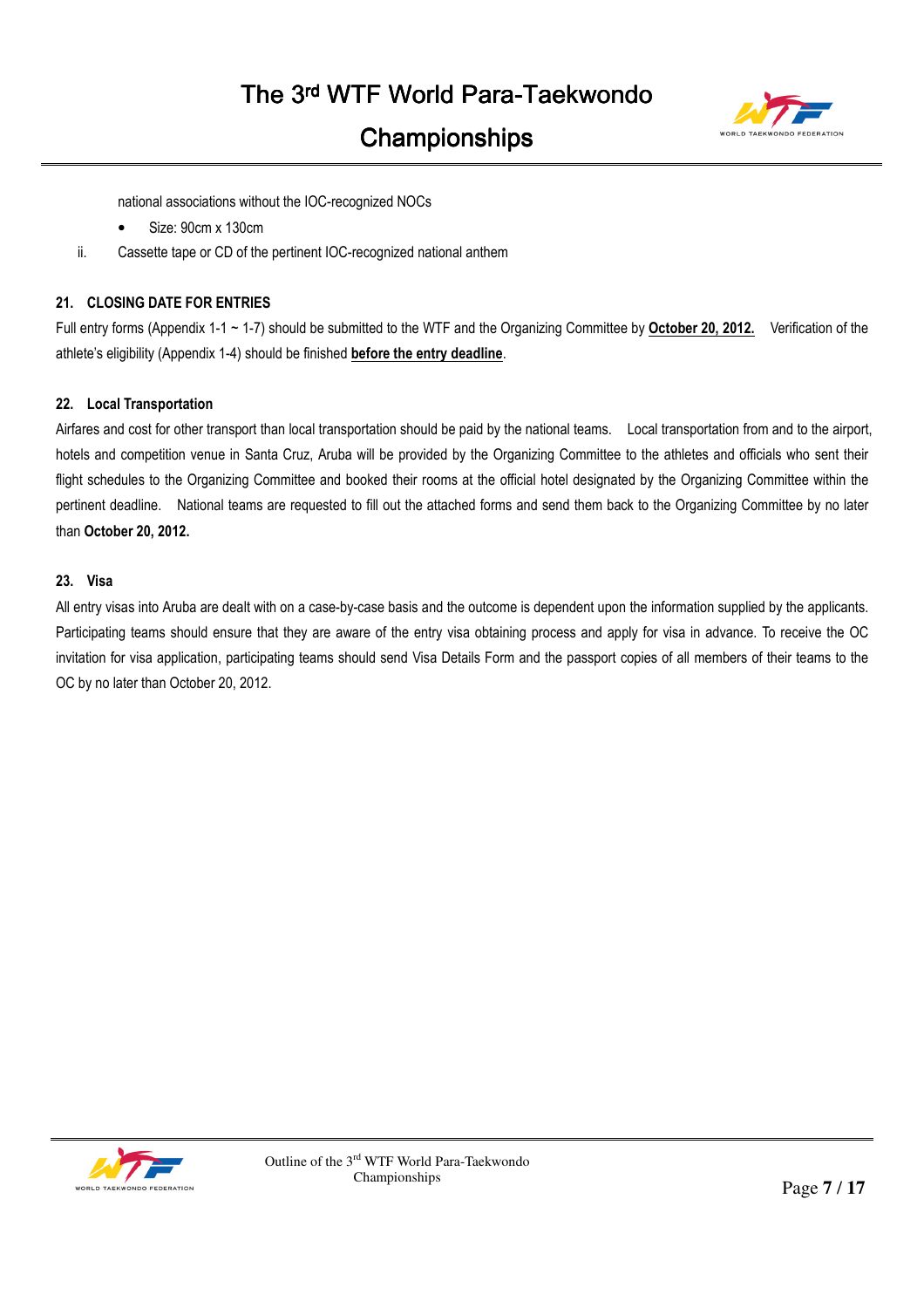

# **Event Schedule (subject to change)**

| <b>DATE</b>           | <b>Time</b>     | <b>Event</b>                                                                                        |  |  |  |
|-----------------------|-----------------|-----------------------------------------------------------------------------------------------------|--|--|--|
| Nov 19, 2012<br>(MON) | $09:00 - 18:00$ | Arrival / Registration and physical inspection of participating athletes                            |  |  |  |
| Nov 20, 2012<br>(TUE) | $09:00 - 18:00$ | Arrival / Registration and physical inspection of participating athletes                            |  |  |  |
|                       | $09:00 - 18:00$ | Referee Meeting & Training                                                                          |  |  |  |
| Nov 21, 2012          | $09:00 - 12:00$ | Registration and physical inspection of participating teams                                         |  |  |  |
| (WED)                 | 14:00 - 16:00   | Weigh-in / physical inspection of the participating athletes                                        |  |  |  |
|                       | $16:00 - 18:00$ | Head of Team Meeting & drawing lots                                                                 |  |  |  |
|                       | $10:00 - 13:00$ | Competition (Preliminaries)                                                                         |  |  |  |
|                       | $13:00 - 14:30$ | Lunch                                                                                               |  |  |  |
|                       | $14:30 - 17:00$ | Competition (Preliminaries and semifinals)                                                          |  |  |  |
| Nov 22, 2012          | $17:00 - 18:00$ | Opening Ceremony of the 3 <sup>rd</sup> WTF World Para-Taekwondo Championships & 2012 WTF World Cup |  |  |  |
| (THU)                 |                 | Taekwondo Team Championships                                                                        |  |  |  |
|                       | $18:00 - 19:30$ | Competition (finals)                                                                                |  |  |  |
|                       | $19:30 - 20:30$ | Awarding ceremony                                                                                   |  |  |  |
| Nov 23, 2012          |                 | Departure                                                                                           |  |  |  |
| (FRI)                 |                 |                                                                                                     |  |  |  |

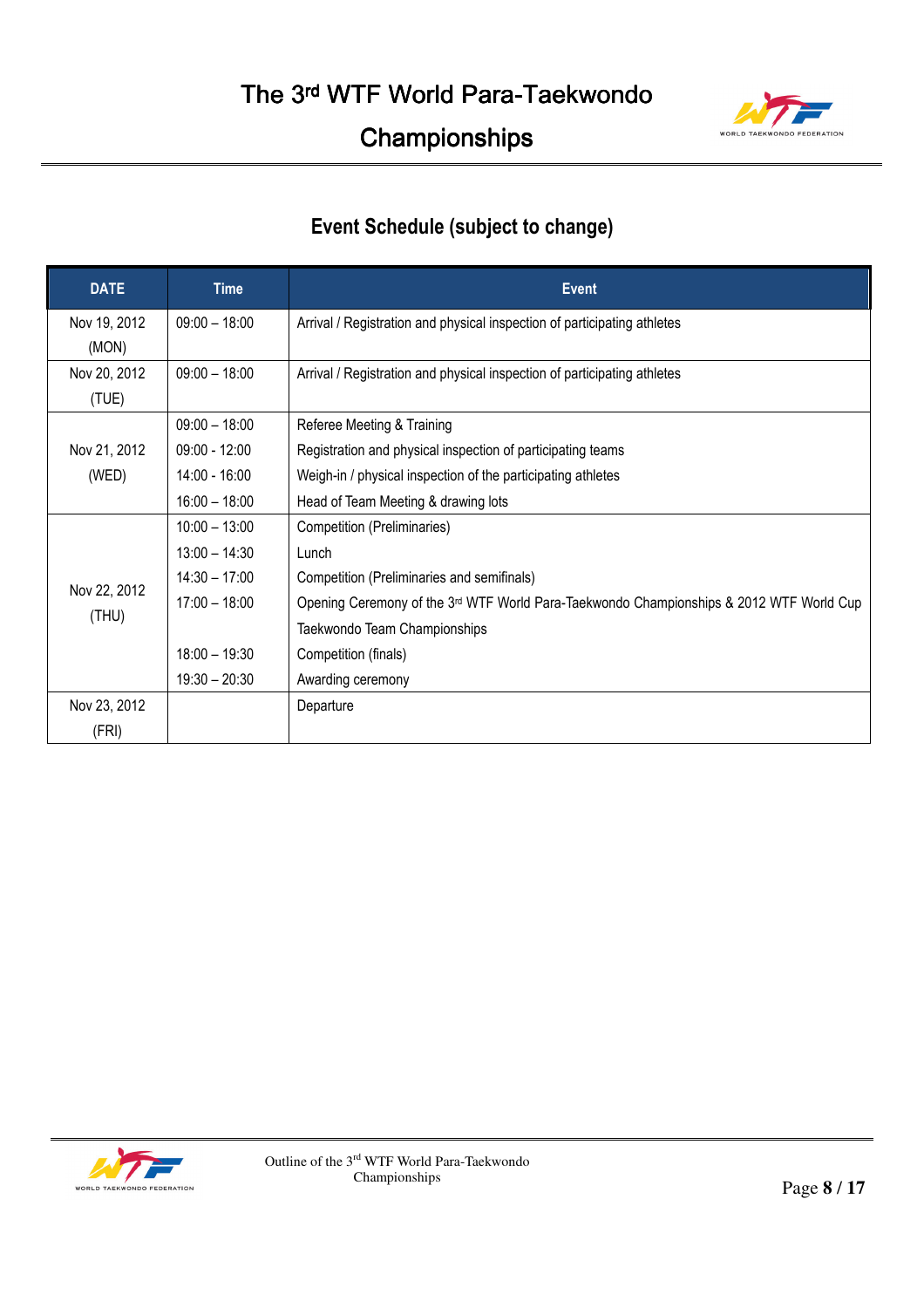|  | The 3 <sup>rd</sup> WTF World Para-Taekwondo |  |
|--|----------------------------------------------|--|
|--|----------------------------------------------|--|



**APPENDIX 1-1** 

# **APPLICATION FORM**

## **Copy to**:

World Taekwondo Federation 4 th Fl, Joyang B/D, 113 Samseong-dong, Gangnam-gu, Seoul, Korea 135-090 Tel: (82.2) 566 2505 / 557 5446 Fax: (82.2) 553 4728 E-mail: sport@wtf.org

**To:**

Organizing Committee roadmapsolutions@gmail.com, mpaesch@yahoo.com

# **3 rd WTF World Para-Taekwondo Championships**

| <b>Name of Association:</b>  |  |
|------------------------------|--|
| <b>Contact person</b>        |  |
| <b>Telephone/ Mobile No:</b> |  |
| Fax No:                      |  |
| E-mail:                      |  |

| <b>Position</b>           |             | <b>No. of Persons</b> | <b>Remarks</b>                 |
|---------------------------|-------------|-----------------------|--------------------------------|
|                           | Male team   |                       |                                |
| Officials                 | Female team |                       |                                |
|                           | Male team   |                       |                                |
| Contestants               | Female team |                       |                                |
| Others                    |             |                       |                                |
| <b>Total</b>              |             |                       |                                |
| <b>Name of President:</b> |             |                       | <b>Signature of President:</b> |

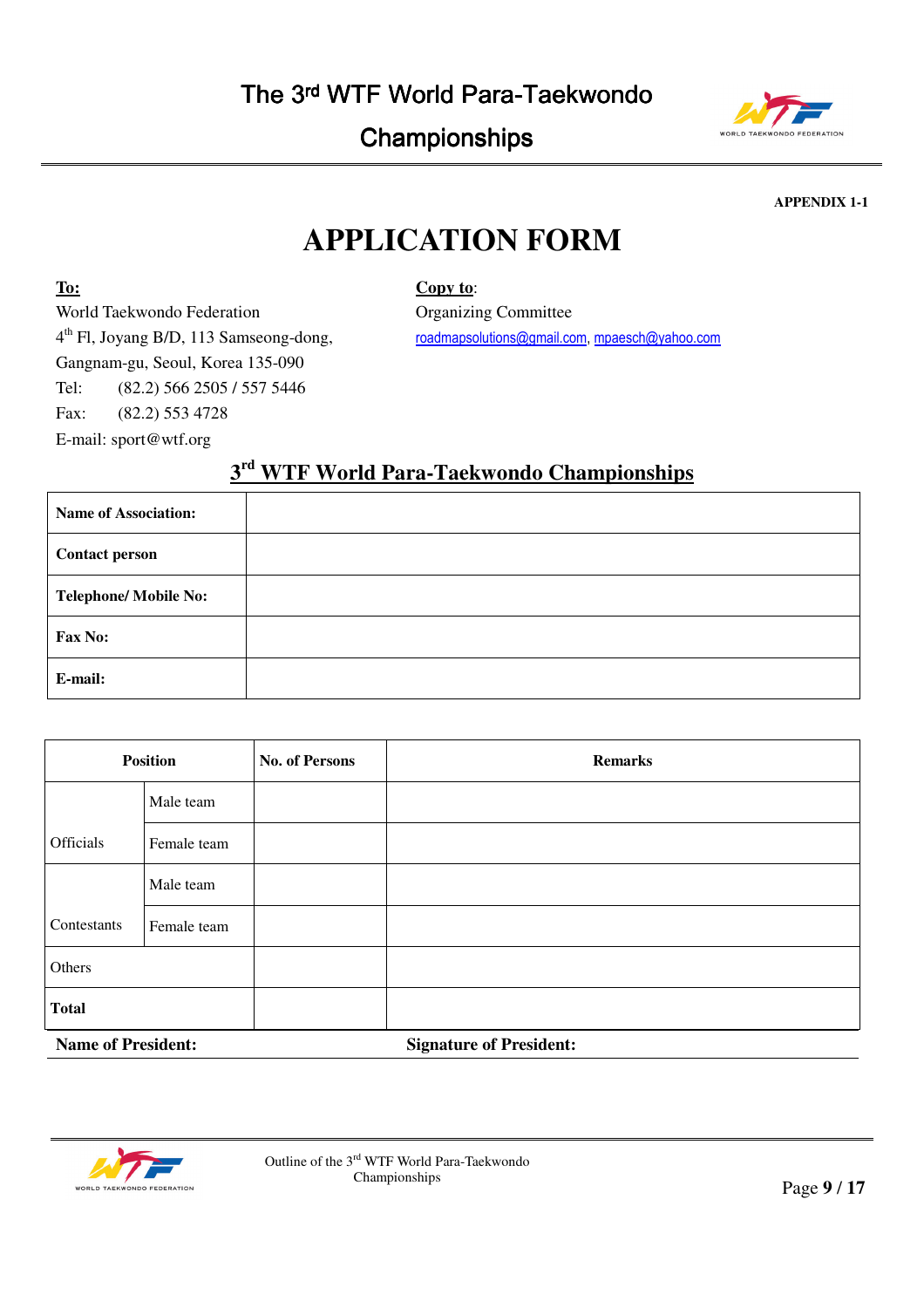# The 3rd WTF World Para-Taekwondo

# Championships



**APPENDIX 1-2** 

# **LIST OF TEAM MEMBERS**

**To:**

World Taekwondo Federation 4 th Fl, Joyang B/D, 113 Samseong-dong, Gangnam-gu, Seoul, Korea 135-090 Tel: (82.2) 566 2505 / 557 5446 Fax: (82.2) 553 4728 E-mail: sport@wtf.org

**Applying Member National Association:** 

**Copy to**:

Organizing Committee roadmapsolutions@gmail.com, mpaesch@yahoo.com

## **OFFICIALS:**

| <b>Position</b> |             | Last Name (Family name) | <b>First Name</b> | Date of birth |
|-----------------|-------------|-------------------------|-------------------|---------------|
|                 |             |                         |                   | (yyyy-mm-dd)  |
| Head of Team    |             |                         |                   |               |
| Manager         | Male team   |                         |                   |               |
|                 | Female team |                         |                   |               |
| Coach           | Male team   |                         |                   |               |
|                 | Female team |                         |                   |               |
| Trainer         | Male team   |                         |                   |               |
|                 | Female team |                         |                   |               |
| Team Doctor     | Male team   |                         |                   |               |
|                 | Female team |                         |                   |               |

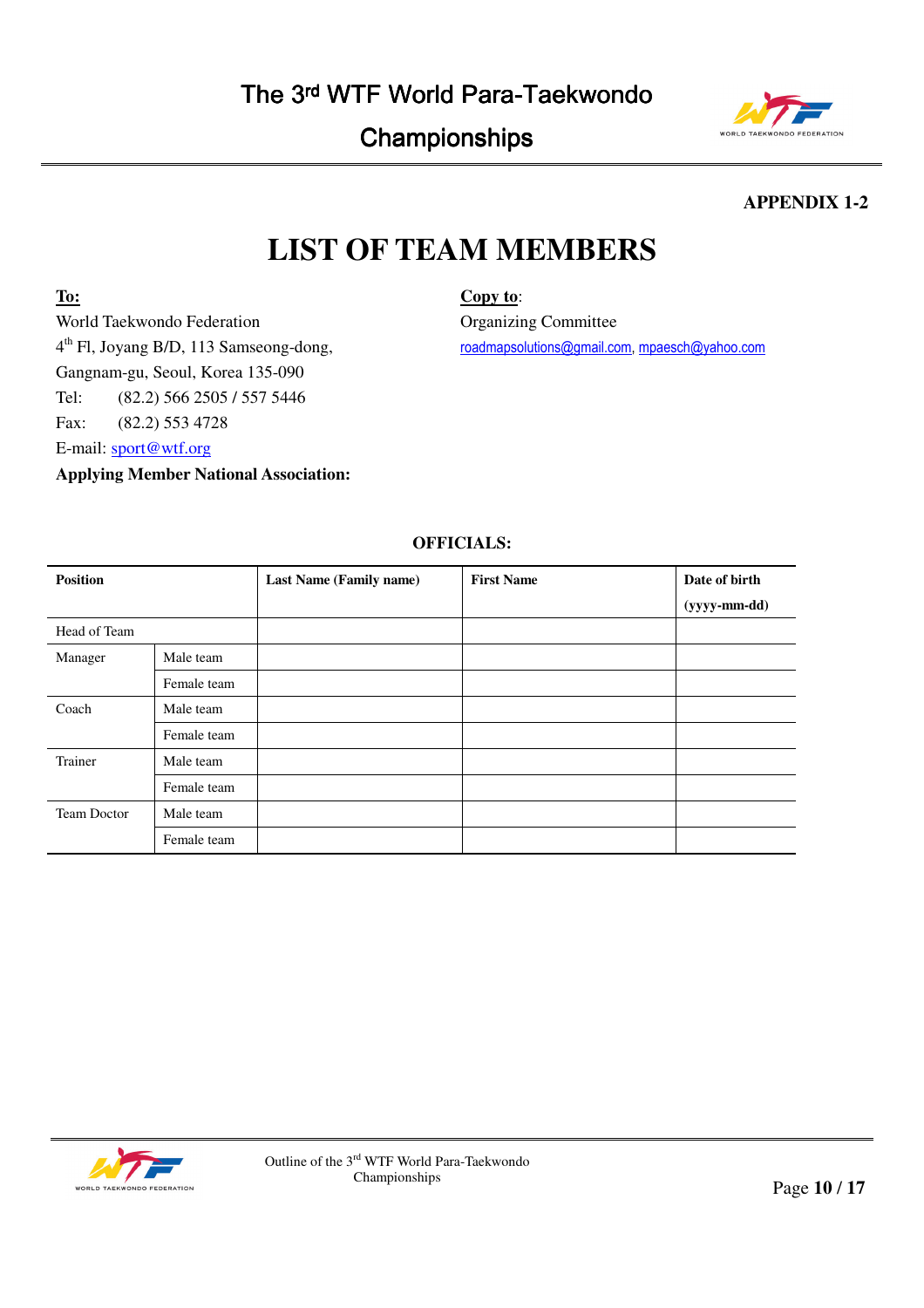

## **CONTESTANTS:**

## **A-5/6 Division**

| Weight       | Last Name (Family name) | <b>First Name</b> | Date of birth      | <b>Kukkiwon Dan</b> |
|--------------|-------------------------|-------------------|--------------------|---------------------|
|              |                         |                   | $(yyyy$ -mm-dd $)$ | grade/number        |
| Male -58kg   |                         |                   |                    |                     |
| Male -68kg   |                         |                   |                    |                     |
| Male -80kg   |                         |                   |                    |                     |
| Male $+80kg$ |                         |                   |                    |                     |
| Female -49kg |                         |                   |                    |                     |
| Female -57kg |                         |                   |                    |                     |
| Female -67kg |                         |                   |                    |                     |
| Female +67kg |                         |                   |                    |                     |

## **A-7/8 Division**

| Weight       | <b>Last Name (Family name)</b> | <b>First Name</b> | Date of birth      | <b>Kukkiwon Dan</b> |
|--------------|--------------------------------|-------------------|--------------------|---------------------|
|              |                                |                   | $(yyyy$ -mm-dd $)$ | grade/number        |
| Male -58kg   |                                |                   |                    |                     |
| Male -68kg   |                                |                   |                    |                     |
| Male -80kg   |                                |                   |                    |                     |
| Male $+80kg$ |                                |                   |                    |                     |
| Female -49kg |                                |                   |                    |                     |
| Female -57kg |                                |                   |                    |                     |
| Female -67kg |                                |                   |                    |                     |
| Female +67kg |                                |                   |                    |                     |

## **REMARKS:**

This entry to be sent back to the WTF (sport@wtf.org) with a copy to OC by no later than **October 20, 2012.**

Please keep a copy for your own records.

Name of the President Signature of the President



Outline of the  $3<sup>rd</sup>$  WTF World Para-Taekwondo<br>Championships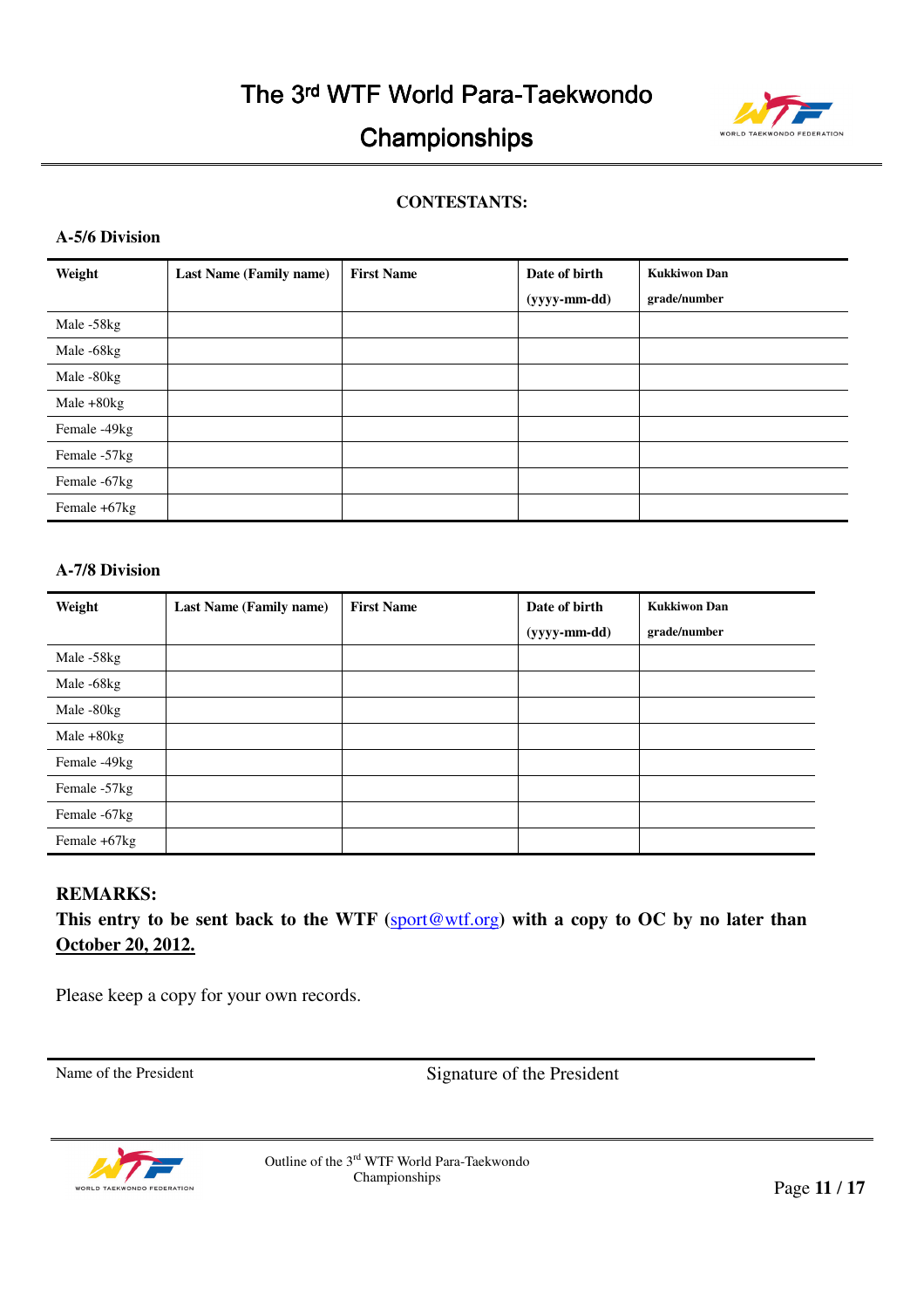

## **APPENDIX 1-3**

# **INDIVIDUAL ENTRY FORM FOR OFFICIALS**

| To:                                 |                                                    |                   |                      | Copy to:       |                             |        |                                               |
|-------------------------------------|----------------------------------------------------|-------------------|----------------------|----------------|-----------------------------|--------|-----------------------------------------------|
| World Taekwondo Federation          |                                                    |                   |                      |                | <b>Organizing Committee</b> |        |                                               |
|                                     | 4 <sup>th</sup> Fl, Joyang B/D, 113 Samseong-dong, |                   |                      |                |                             |        | roadmapsolutions@gmail.com, mpaesch@yahoo.com |
| Gangnam-gu, Seoul, Korea 135-090    |                                                    |                   |                      |                |                             |        |                                               |
| Tel:                                | (82.2) 566 2505 / 557 5446                         |                   |                      |                |                             |        |                                               |
| $(82.2)$ 553 4728<br>Fax:           |                                                    |                   |                      |                |                             |        |                                               |
| E-mail: sport@wtf.org               |                                                    |                   |                      |                |                             |        |                                               |
| Name of                             |                                                    |                   |                      |                |                             |        |                                               |
| Association:                        |                                                    |                   |                      |                |                             |        |                                               |
| Division (please                    | Male $\Box$                                        |                   |                      | Female $\Box$  |                             |        |                                               |
| mark $x$ ):                         |                                                    |                   |                      |                |                             |        |                                               |
| Position (please mark 'x'):         |                                                    |                   |                      |                |                             |        |                                               |
| Head of Team □                      | Manager $\Box$                                     | Coach $\Box$      |                      | Trainer $\Box$ |                             |        | Team Doctor □                                 |
| <b>Family Name</b>                  |                                                    | <b>Given Name</b> |                      |                |                             |        |                                               |
| (as in passport)                    |                                                    |                   | (as in passport)     |                |                             |        |                                               |
| Passport No.                        |                                                    | Passport No.      |                      |                |                             |        | 2 Photos                                      |
|                                     |                                                    |                   | issuance/expiry date |                |                             |        |                                               |
|                                     |                                                    | $(yyyy-mm-dd)$    |                      |                |                             |        |                                               |
| Date of Birth                       |                                                    | Gender            |                      | Male $\Box$    |                             | Female |                                               |
| (dd-mm-yyyy)                        |                                                    |                   |                      |                |                             |        |                                               |
| Nationality                         |                                                    |                   |                      |                |                             |        |                                               |
| <b>Residential Mailing Address:</b> |                                                    |                   |                      |                |                             |        | (Postal Code)                                 |
| Home Tel. No.                       |                                                    |                   | Mobile No.           |                |                             |        |                                               |
| Fax No.                             |                                                    |                   | E-mail Address       |                |                             |        |                                               |

*Note: Please make enough copies to fill out the information of all participating officials and send copies of the completed* 

*forms to the WTF(sport@wtf.org) and Organizing Committee by no later than October 20, 2012.* 

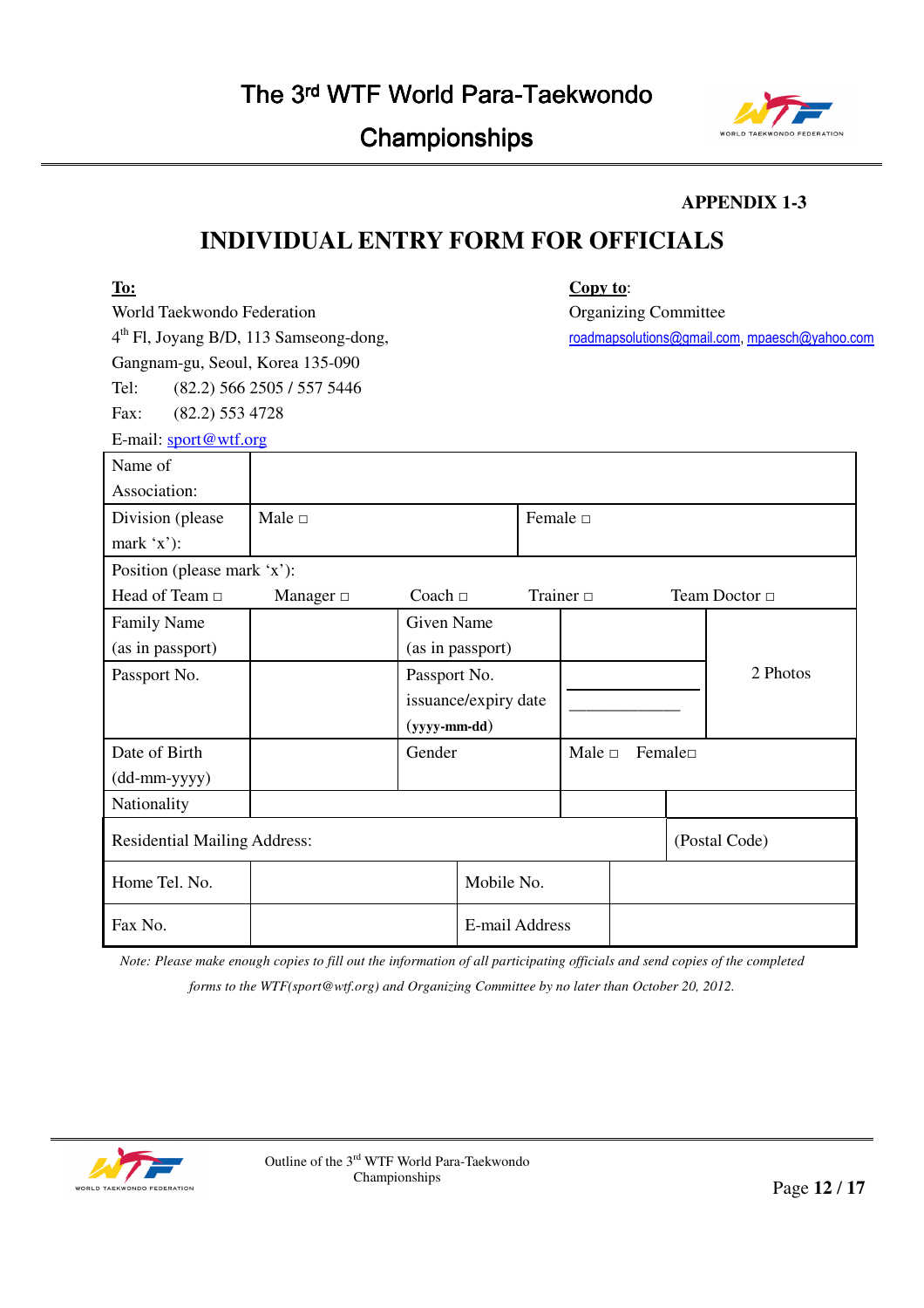

## **APPENDIX 1-4**

## **ENTRY FORM FOR VERIFICATION OF ATHLETE'S ELIGIBILITY**

*Please fill in your name (as shown in the passport) and other information.* 

| <b>ATHLETE INFORMATION</b>             |                       |  |  |  |  |
|----------------------------------------|-----------------------|--|--|--|--|
| Last (Family) name:                    | <b>First Name(s):</b> |  |  |  |  |
| Date of Birth                          | <b>Nationality:</b>   |  |  |  |  |
| (yyyy-mm-dd):                          |                       |  |  |  |  |
| <b>National Taekwondo Association:</b> |                       |  |  |  |  |

*Please tick (* $\overline{\mathcal{Q}}$ *) the appropriate box.* 

| <b>INFORMATION ON DISABILITY BY AMPUTATION</b> |                 |                     |  |  |  |
|------------------------------------------------|-----------------|---------------------|--|--|--|
| Right Arm $\square$                            | Left Arm $\Box$ | Both Arms $\square$ |  |  |  |

*IMPORTANT: Please attach half-length photo of the athlete that shows the status of amputation.*

*Please tick (* $\mathbb{Z}$ *) the appropriate box. You may tick on more than one box.* 

| <b>LEVEL OF AMPUTATION</b> |                  |                 |        |  |
|----------------------------|------------------|-----------------|--------|--|
|                            | <b>RIGHT ARM</b> | <b>LEFT ARM</b> |        |  |
| Finger                     | □                | Finger          | $\Box$ |  |
| Hand                       | □                | Hand            | $\Box$ |  |
| Wrist                      | □                | Wrist           | $\Box$ |  |
| Forearm                    | □                | Forearm         | $\Box$ |  |
| Elbow                      | □                | Elbow           | $\Box$ |  |
| Arm                        | □                | Arm             | $\Box$ |  |
| Shoulder                   | ◻                | Shoulder        | □      |  |

#### **MEDICAL DOCTOR INFORMATION**

| I certify that the aforesaid medical information of the athlete is true. |  |                       |  |  |
|--------------------------------------------------------------------------|--|-----------------------|--|--|
| <b>Last (Family) Name:</b>                                               |  | <b>First Name(s):</b> |  |  |
| <b>Specialty:</b>                                                        |  | Tel No.:              |  |  |
| <b>Fax No.:</b>                                                          |  | E-mail:               |  |  |
| Signature:                                                               |  | Date:                 |  |  |

**Please complete the form and send it via e-mail to sport@wtf.org and paul.viscogliosi@9online.fr or by fax (+82.2.553.4728). Verification of eligibility of athletes should be finished before the entry deadline of October 20, 2012.** 

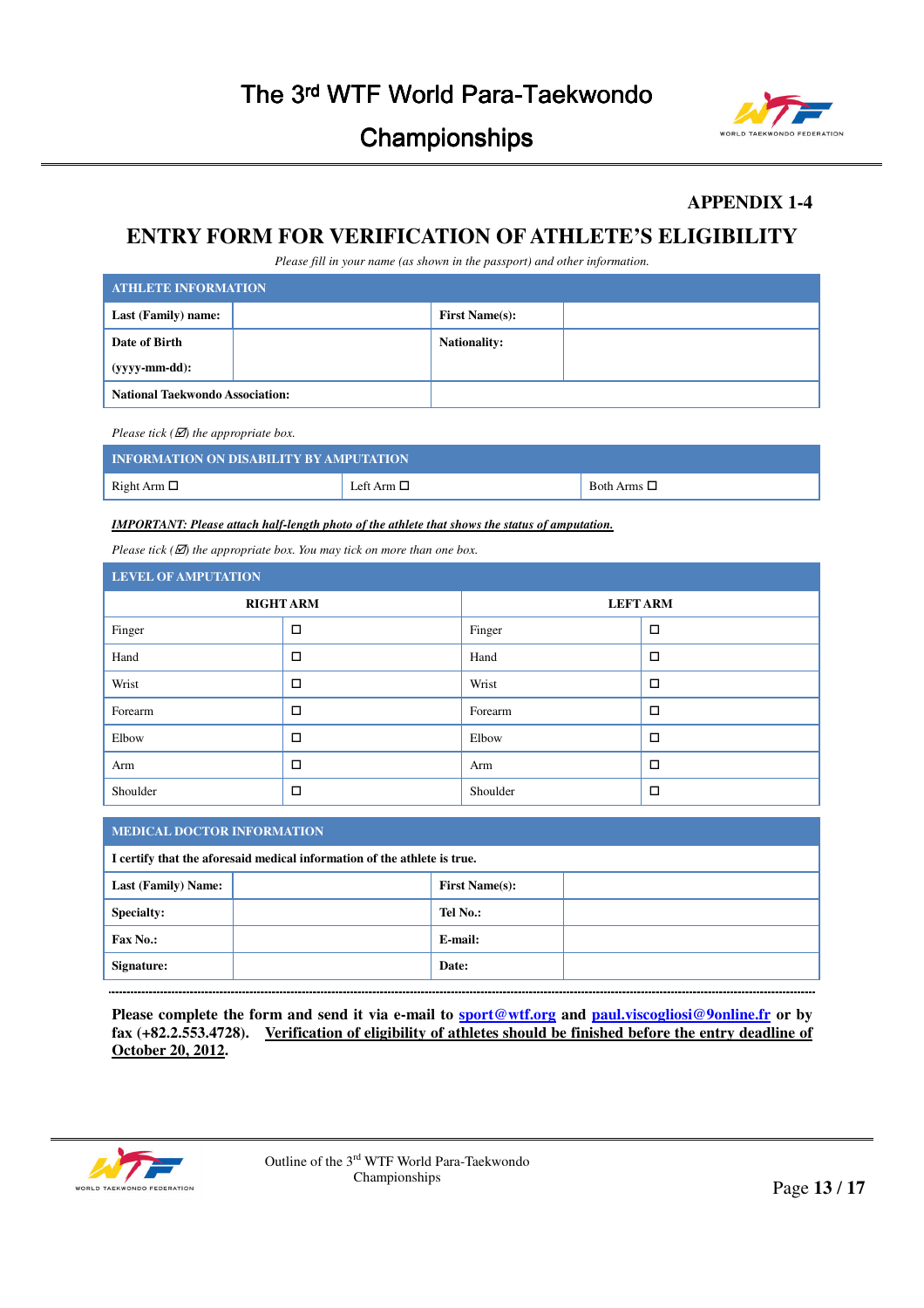

## **APPENDIX 1-5**

# **INDIVIDUAL ENTRY FORM FOR ATHLETES**

| To:<br>World Taekwondo Federation<br>4 <sup>th</sup> Fl, Joyang B/D, 113 Samseong-dong,<br>Gangnam-gu, Seoul, Korea 135-090<br>Tel:<br>Fax:<br>E-mail: sport@wtf.org | $(82.2)$ 566 2505 / 557 5446<br>$(82.2)$ 553 4728 |                  |                              |                                          |                                                | Copy to:                     | <b>Organizing Committee</b> | roadmapsolutions@gmail.com, mpaesch@yahoo.com |
|----------------------------------------------------------------------------------------------------------------------------------------------------------------------|---------------------------------------------------|------------------|------------------------------|------------------------------------------|------------------------------------------------|------------------------------|-----------------------------|-----------------------------------------------|
|                                                                                                                                                                      | Division                                          |                  | $\Box$ A-5/6<br>$\Box$ A-7/8 |                                          |                                                |                              |                             |                                               |
| Category                                                                                                                                                             | Weight                                            |                  | $\Box$ M-58<br>$\Box$ W -49  | $\Box M - 68$<br>$\Box W - 57$           |                                                | $\Box$ M -80<br>$\Box$ W -67 | $\Box$ M+80<br>$\Box$ W+67  |                                               |
| Gender                                                                                                                                                               | $\Box$ Male<br>$\Box$ Female                      |                  | Name of Association          |                                          |                                                |                              |                             |                                               |
|                                                                                                                                                                      |                                                   |                  |                              |                                          | (Name should be same as shown in the passport) |                              |                             |                                               |
| <b>Family Name</b><br>(as in passport)                                                                                                                               |                                                   |                  |                              | <b>Given Name</b><br>(as in<br>passport) |                                                |                              | Photo                       |                                               |
| Passport No.<br>Issuance date (yyyy-mm-dd)<br>Expiry date (yyyy-mm-dd)                                                                                               |                                                   |                  |                              | Nationality                              |                                                |                              |                             |                                               |
| Date of Birth                                                                                                                                                        |                                                   | (Day Month Year) |                              | Dan<br>Certificate<br>No. (a must)       |                                                |                              |                             |                                               |
| Height                                                                                                                                                               |                                                   | cm               |                              | Weight                                   |                                                | kg                           |                             |                                               |
| <b>Residential Mailing</b><br><b>Address</b>                                                                                                                         |                                                   |                  |                              |                                          |                                                |                              |                             |                                               |
| Home Tel No.                                                                                                                                                         |                                                   |                  |                              |                                          | Mobile<br>Phone No.                            |                              |                             |                                               |
| Fax No.                                                                                                                                                              |                                                   |                  |                              |                                          | E-mail<br><b>Address</b>                       |                              |                             |                                               |

*Note: Please make enough copies to fill out the information of all participating athletes and send copies of the completed* 

*forms to the WTF (sport@wtf.org) and Organizing Committee by no later than October 20, 2012* 

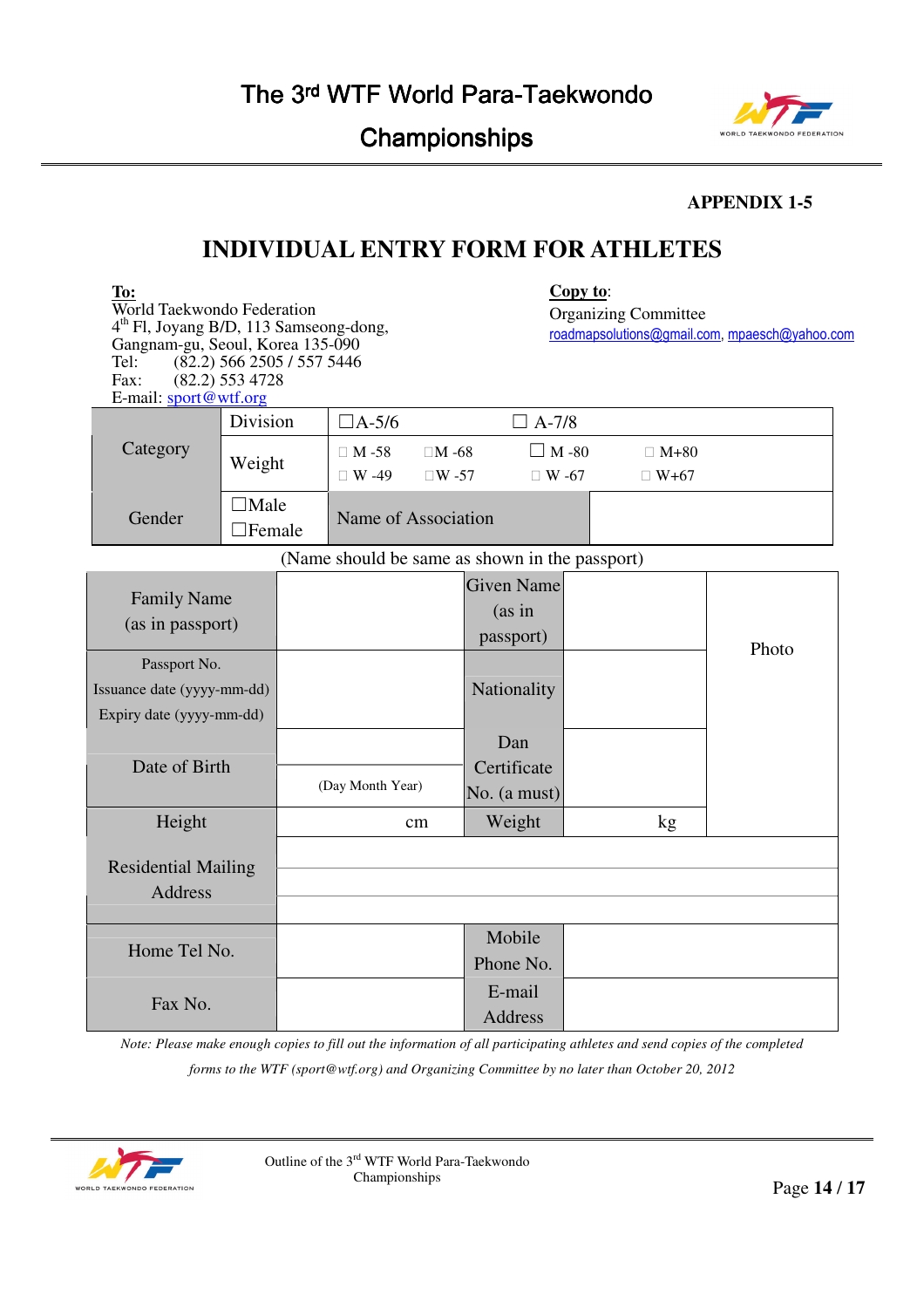

## **APPENDIX 1-6**

# **GROUP INDEMNITY**

*.* 

## **FEMALE / MALE TEAM**

## **To: President of the Organizing Committee of the 3rd WTF World Para-Taekwondo Championships**

## **LIABILITY DECLARATION**

## **The Signer**

| President's Name             |  |  |  |  |     |  |
|------------------------------|--|--|--|--|-----|--|
| Address                      |  |  |  |  |     |  |
| Tel                          |  |  |  |  | Fax |  |
| Name of National Association |  |  |  |  |     |  |

The signer is authorized to make this declaration and has confirmed by his/her signature that liability insurance has been acquired for the officials and competitors participating in the  $3<sup>rd</sup>$ WTF World Para-Taekwondo Championships.

This insurance is liable for all damages of persons or belongings, and releases the Organizing Committee (OC), the World Taekwondo Federation (WTF), and Aruba Taekwondo Association from any liability or indemnity.

It is expressly confirmed that, in case of damages of persons or belongings, claims for compensation and demands whatsoever cannot be put forth to the Organizing Committee, the World Taekwondo Federation and the Aruba Taekwondo Association.

| Representative's Signature | Date: |
|----------------------------|-------|
| (with Association stamp)   |       |
|                            |       |

**Please fill out and send this form to the OC by email or fax by no later than October 20, 2012,**

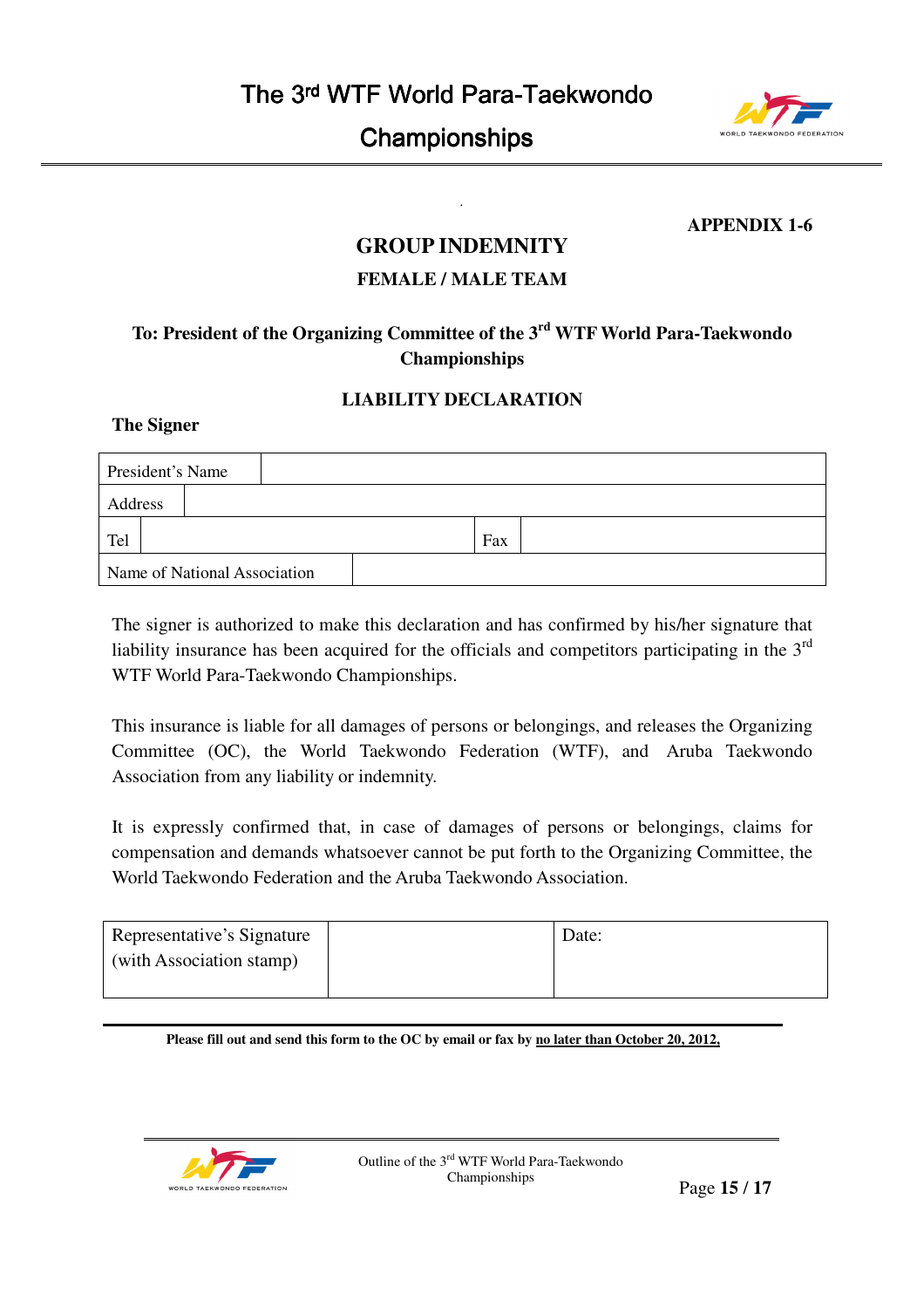

**APPENDIX 1-7** 

# **PERSONAL INSURANCE CREDENTIAL**

*\*This form should be filled out for each member of your team.*

**TO**:

Aruba Taekwondo Association Tamarijn # 12-D, Oranjestad, Aruba, W.I. Tel: +297 5820970/ Fax: +297 5820107 E-mail: roadmapsolutions@gmail.com, mpaesch@yahoo.com

\*\*\* No athlete or official will be accredited for the 3<sup>rd</sup> WTF World Para-Taekwondo Championships without full completion of this form.

 $*$  Do you have any medical problem? Yes ( $\overrightarrow{N}$ ) No ( $\overrightarrow{N}$ )

(If yes, please explain on the bottom of this form)

\* Do you require any special medication? Yes ( ) No ( )

The undersigned, in consideration of his or her participation at the 3<sup>rd</sup> WTF World Para-Taekwondo Championships, agrees to his or her own indemnity and shall not hold the Organizing Committee, World Taekwondo Federation, Aruba Taekwondo Association and the host country, responsible for any and/or all injuries and/or illnesses, which may be suffered by the individual registered during the 3<sup>rd</sup> WTF World Para-Taekwondo Championships, arising out of, or in any way connected to, his or her participation at the 3<sup>rd</sup> WTF World Para-Taekwondo Championships.

I have read the above application and agreement, and fully understand that I assume all responsibilities for any risks undertaken or injuries received.

Name in full :

Home address :

Date of birth :

I hereby declare, as confirmed by my signature, that liability insurance has been effected for all the officials and contestants from  $\ldots$   $\ldots$   $\ldots$   $\ldots$   $\ldots$   $\ldots$   $\ldots$   $\ldots$   $\ldots$   $\ldots$   $\ldots$   $\ldots$   $\ldots$   $\ldots$   $\ldots$   $\ldots$   $\ldots$   $\ldots$   $\ldots$   $\ldots$   $\ldots$   $\ldots$   $\ldots$   $\ldots$   $\ldots$   $\ldots$   $\ldots$   $\ldots$   $\ldots$   $\ldots$   $\ldots$   $\ldots$   $\ldots$   $\ldots$  WTF World Para-Taekwondo Championships in Santa Cruz, Aruba.

This insurance covers all damages to persons and belongings, and indemnifies that the Organizing Committee and the World Taekwondo Federation and Aruba Taekwondo Association from all damages, claims and demands whatsoever in respect thereof.

Explanations of Medical Problems:

President's signature (with federation stamp): Date of signing